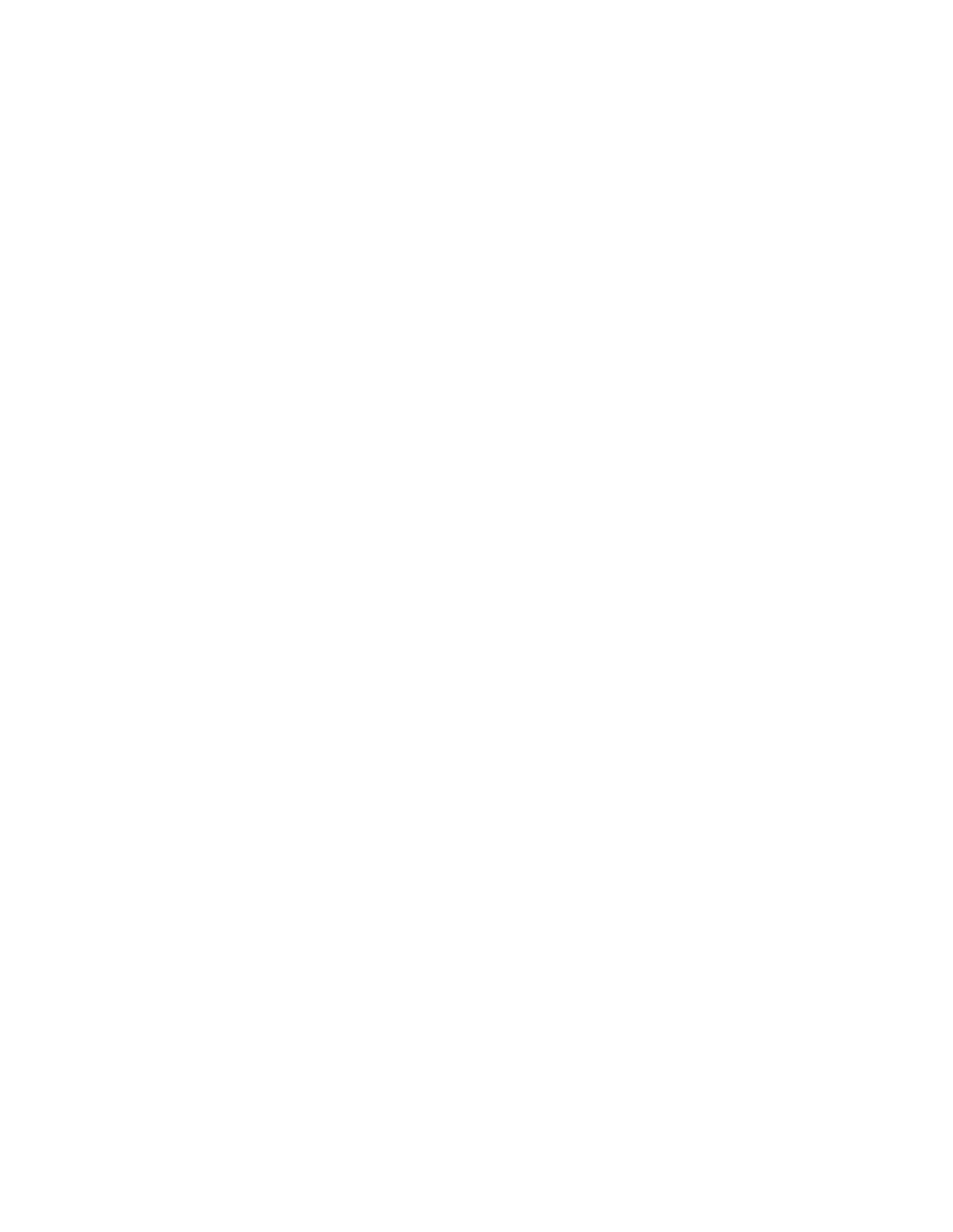## **The Jacksonville Journey – Getting Guns Off the Streets Sub-Committee March 19, 2008 9:30 a.m.**

 PROCEEDINGS before the Jacksonville Journey –"Getting Guns Off the Streets" sub-committee taken on Wednesday, March 19, 2008, Edward Ball Building,  $8^{th}$  Floor – 214 N. Hogan Street, Jacksonville, Duval County, Florida commencing at approximately 9:30 a.m.

> Bishop John Howard, Chair Joe Stelma, Member Ed Hearle, Member Jon Phillips, Staff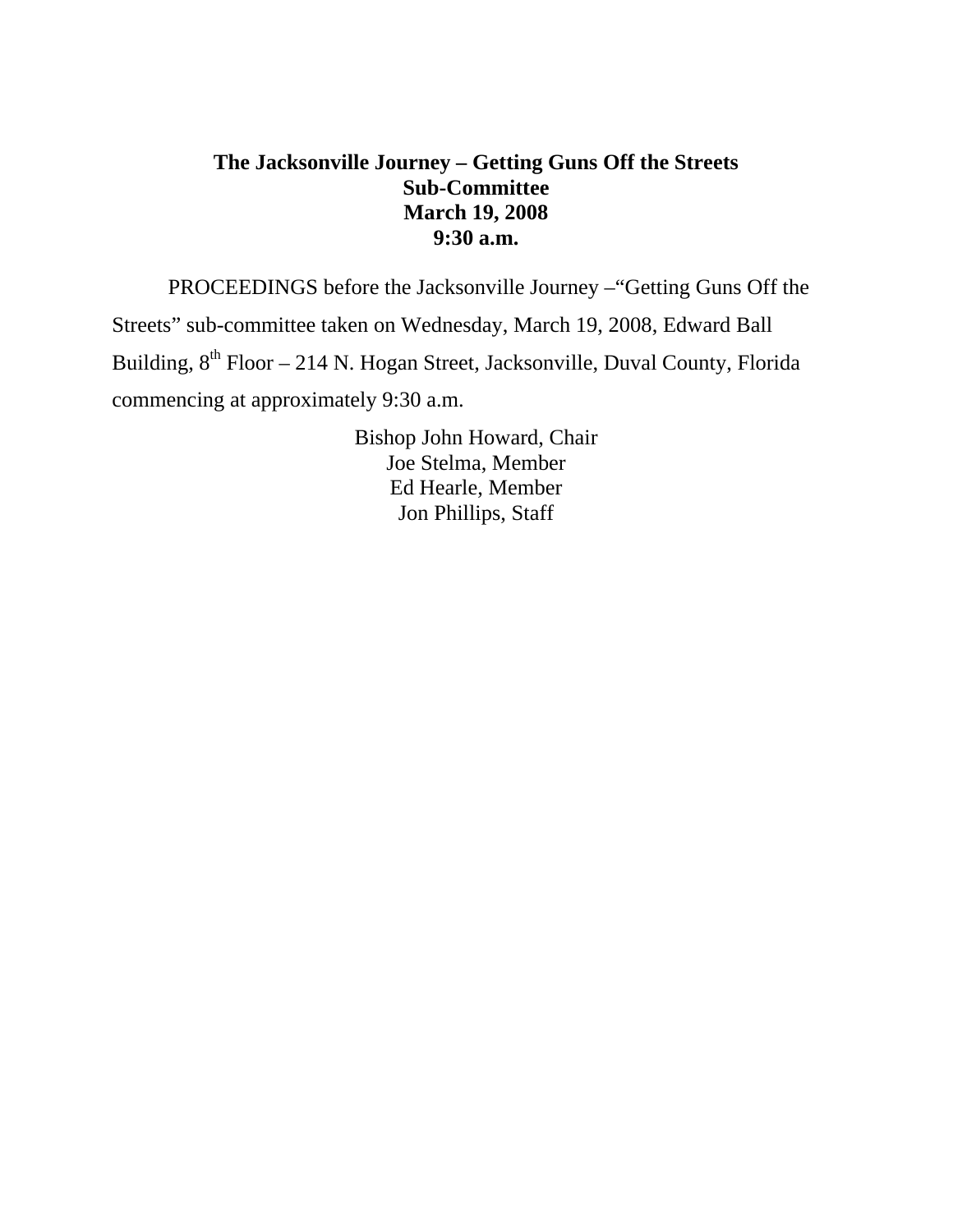### APPEARANCES

## **COMMITTEE CHAIR & MEMBERS:**

BISHOP JOHN HOWARD, Chair JOE STELMA, Member ED HEARLE, Member

## **PROFESSIONAL STAFF:**

JON PHILLIPS, Office of General Counsel

### **STAFF**:

LYN COMPTON, Office of the General Counsel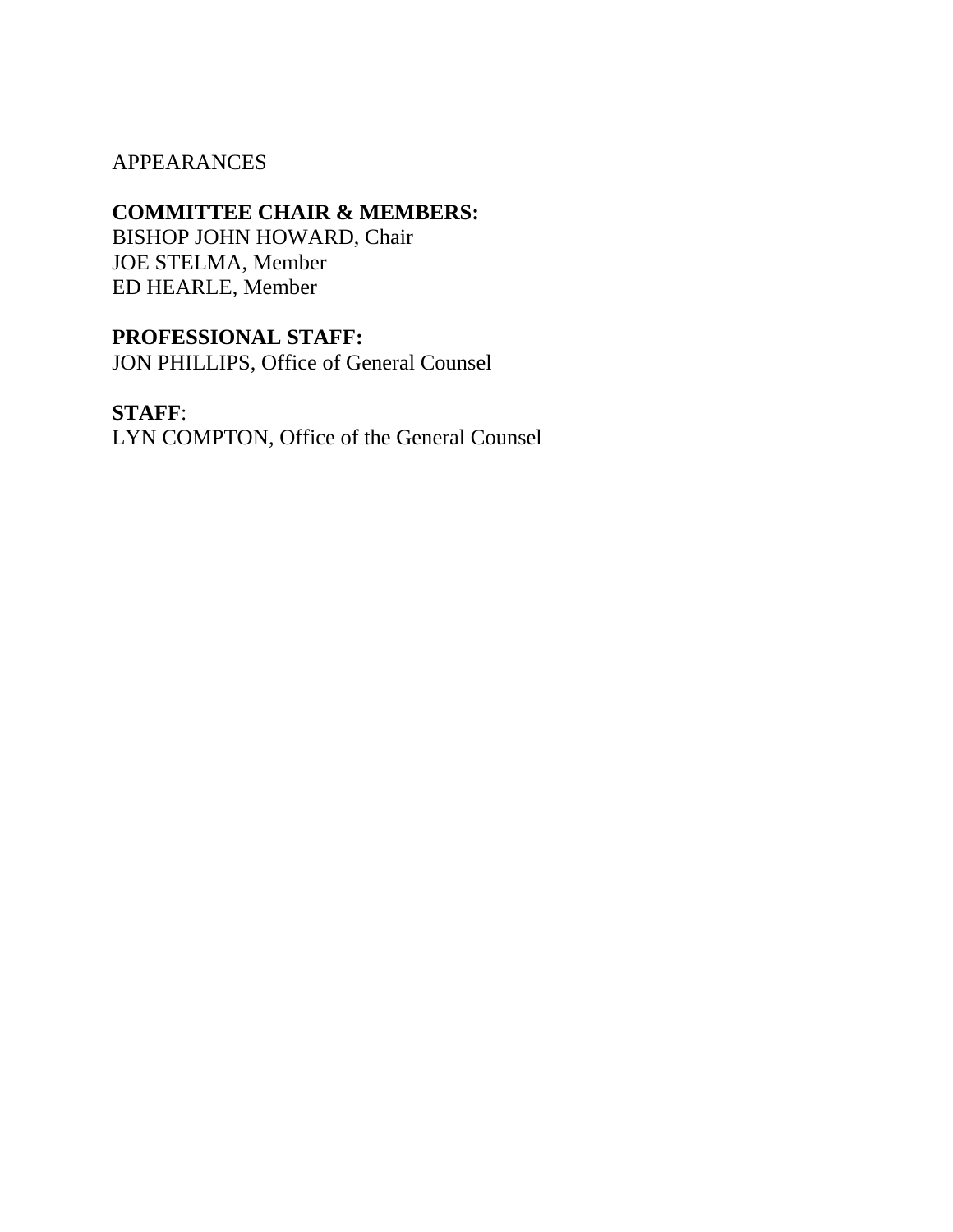### **PROCEEDINGS**

March 19, 2008

Getting Guns Off the Streets 9:30 a.m.

**Call to Order and Comments.** Bishop John Howard, Chair, called the meeting to order at 9:34 a.m.

**Purpose of Meeting.** To review and edit the subcommittee's Draft Report and Recommendations.

#### **Minutes**.

 Bishop Howard explained the purpose of the meeting, which was to review and edit the draft final report, then turned to Mr. Phillips for comments.

 Mr. Phillips explained that the report was not complete, and consisted of a compilation of the topics explored during prior subcommittee meetings, the subcommittee's discussions and tentative suggestions, and a great deal of research undertaken by him at the committee's direction.

 Mr. Stelma introduced data regarding impending law enforcement budget cuts for the subcommittee's review.

 It was noted that the first two recommendations in the draft report (1) Increased, routine use of post-incarceration supervision . . . probation and community control for convicted felons" and (2) More effective prosecution and sentencing . . . were critical not only with respect to the SAO, but the court system as well, as the proposals would require buy-in from both the SAO and the judges in order to be successful.

 A discussion was had on repeat offenders. It was noted that of vehicular homicides, around a fifth involved a driver with a suspended license (DWLSR), and a significant portion of those had priors for DWLSR.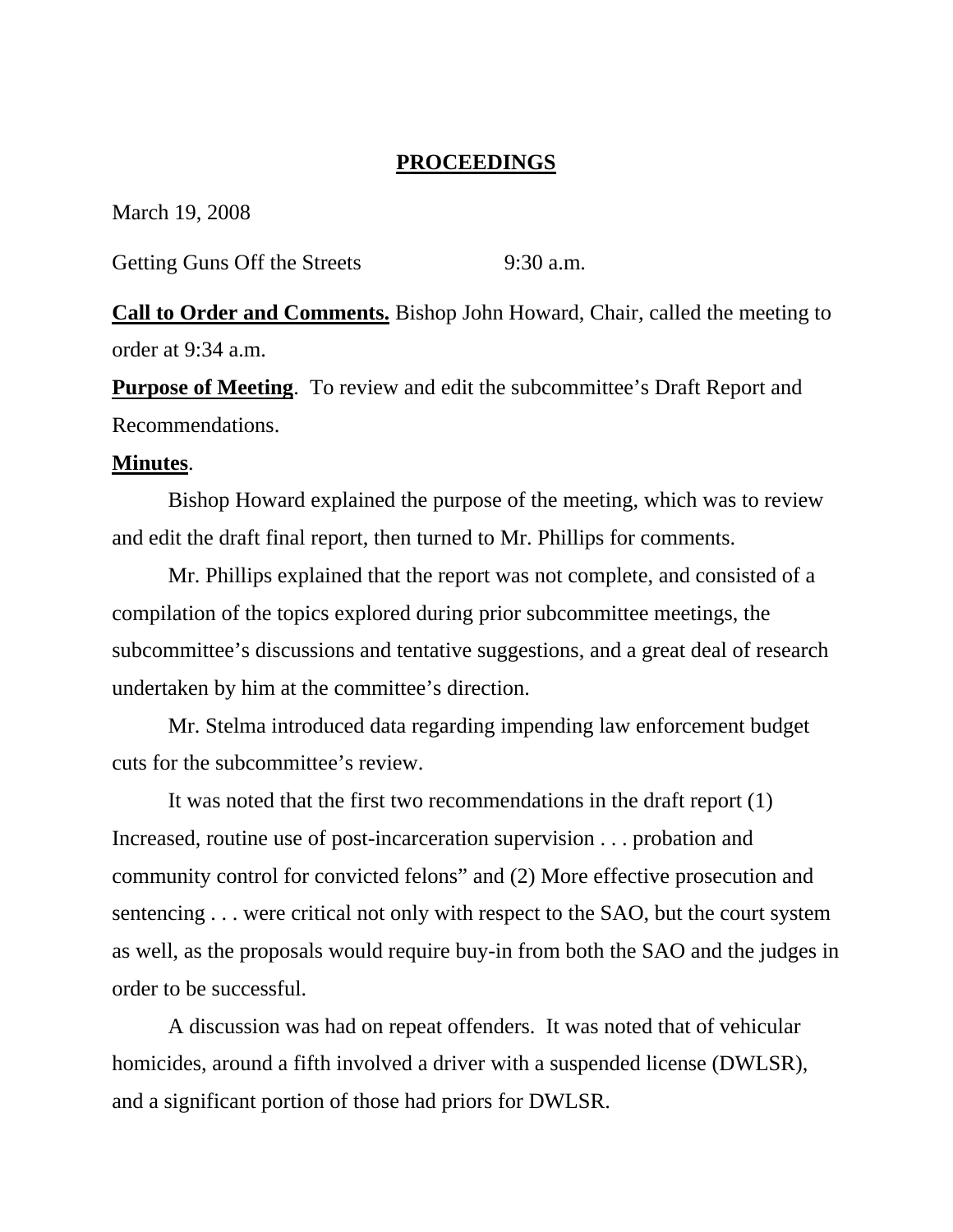Mr. Stelma voiced his concern that sending more non-violent offenders to prison may be tying up prison space needed for violent offenders.

 Mr. Phillips explained that the draft report was not advocating locking up non-violent offenders. Rather, the idea was that if someone has already demonstrated that he is violent and dangerous in his prior history, then such a person should be locked up if the opportunity presents itself, even for non-violent offenses. There was then a discussion regarding the DreShawna Davis case. It was noted that there had been lost opportunities to incarcerate the participants prior to the murder.

 Mr. Hearle then noted that the committee needed to establish how it was going to proceed.

 It was noted that the parent committee – the Law Enforcement and Deterrence Subcommittee – was presenting its recommendations on March 27, 2008, and that this committee should have its recommendations finalized prior to that time.

 Mr. Phillips explained that he will take today's recommendations and finish the report by Friday, March 21, 2008.

 It was then decided to discuss the draft report topic by topic, and adopt, reject, or modify each topic's recommendations. The discussion of each topic was as follows:

 1. **Increased, routine use of post-incarceration supervision,** *i.e.***, probation and community control for convicted felons**. All agreed to this recommendation, but suggested that the heading be modified to make it more powerful. It was also recommended that the body of this topic be shortened.

 2. **More effective prosecution and sentencing, even for non-violent offenses, of those frequently arrested individuals who pose an obvious threat**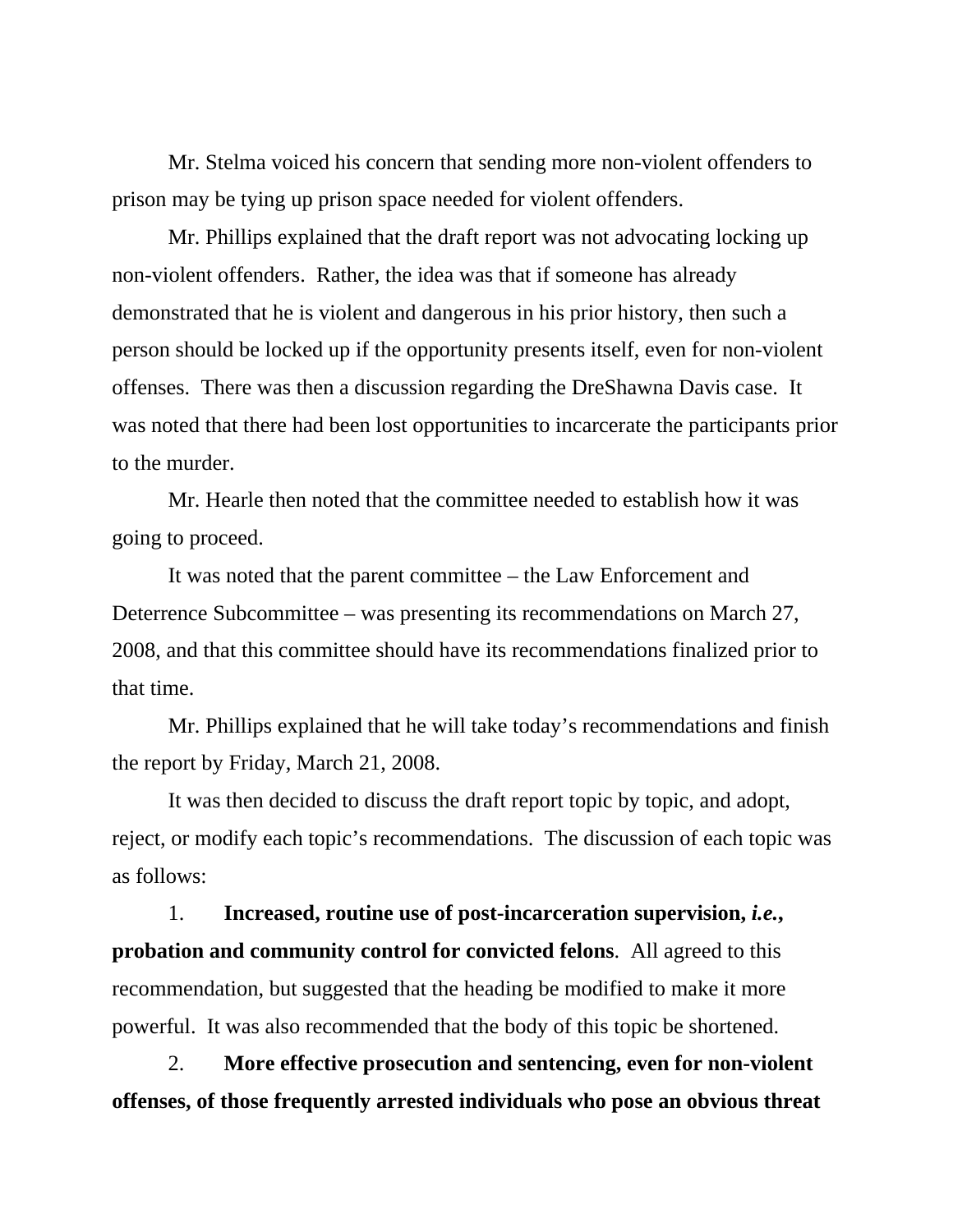**to the community**. This section was approved, with editing modifications suggested. It was also suggested that the bulk of the DreShawna Davis example could be deleted.

 3. **Better education/public relations for both young people and adults about guns, civic responsibility, and the gun bounty program**. The concept was approved, but it was felt that the education aspect should be stressed as opposed to the public relations, and that an explanation of the gun bounty program should be added.

 4. **Lobbying for increased resources for the State Attorney's Office, the FDLE Crime Lab, and Probation and Parole officers for use in enhancing the prevention, detection, and prosecution of gun crimes and other crimes of violence. Also, increasing resources utilized for inter-agency cooperation with ongoing gun enforcement efforts by local law enforcement with the U.S. Attorney's Office and the Bureau of Alcohol, Tobacco, and Firearms**. This too was approved, but the committee felt that this particular recommendation should be presented more forcefully.

 5. **Increasing the penalty for Possession of a Firearm by a Convicted Felon to a 30 year felony. Also, passing a statute explicitly making it a fifteen year felony to knowingly give, loan, deliver, sell, or otherwise furnish a gun to a convicted felon. In addition, consider making the possession of an assault weapon during the commission of a felony punishable by up to life in prison**. This topic was approved, with the suggestion that it also be made more forceful. Under the present law it is rare for somebody to be prosecuted for providing a gun to a convicted felon

 6. **Consider the purchase of a Shotspotter system in conjunction with surveillance cameras**. Mr. Phillips noted that these devices were not cheap and that the City Council is already considering their possible purchase. Mr.